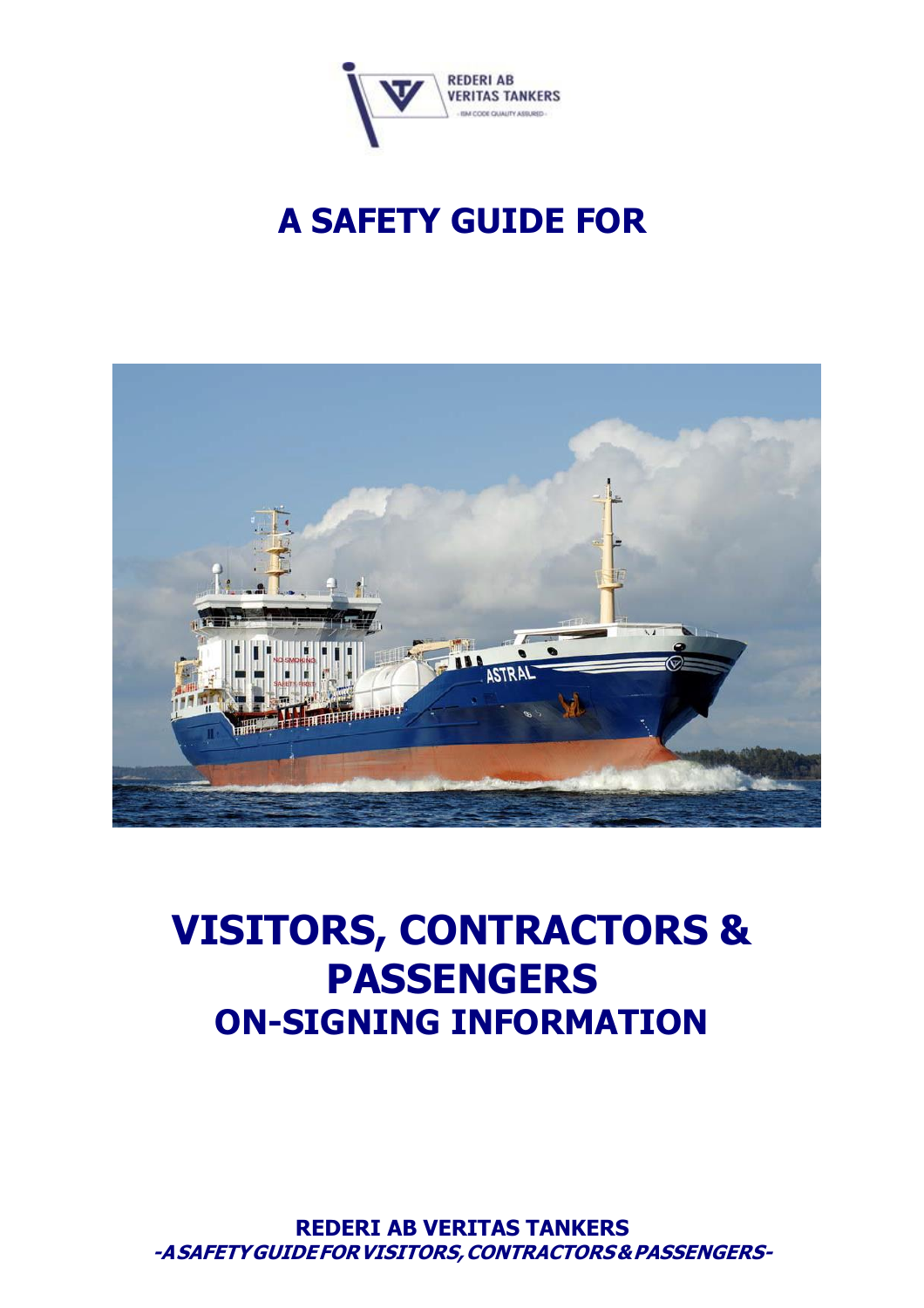

**Welcome onboard. This file has been made for your personal safety and contains some useful and necessary information when staying onboard this vessel for the first time.**

**In accordance with SOLAS (Safety of Life At Sea), International laws and Flag state laws this vessel is operating under the International Safety Management Code and the Safety Management System o nboard, the strict safety rules applies to you a lso and you should never start any job without the approval of a ships senior Officer.**

**Around the ship, Fire & Safety Plans are posted in order for YOU to find out where all safety equipment is located, should it be needed.**



**During your stay onboard you should inform yourself of nearest emergency exit from where you are staying. If you will stay onboard during voyage, a brief safety introduction will be given to you.**

**If you are assigned a cabin - be reminded to check if there is any personnel safety equipment inside. If so, please try them out so you know what to do in case of an emergency.**

## **YOUR MUSTER STATION IN ANY EMERGENCY IS THE BRIDGE**

**Be reminded that you must take an ACTIVE part in learning where your emergency mustering station is and your assigned safety or security duty if you are given such by the vessels Master.**

**If you hear any alarm from the ships bells and/or whistles you should proceed as soon as practicable to your muster station – make sure you turn off equipment used and secure the area quickly before leaving.**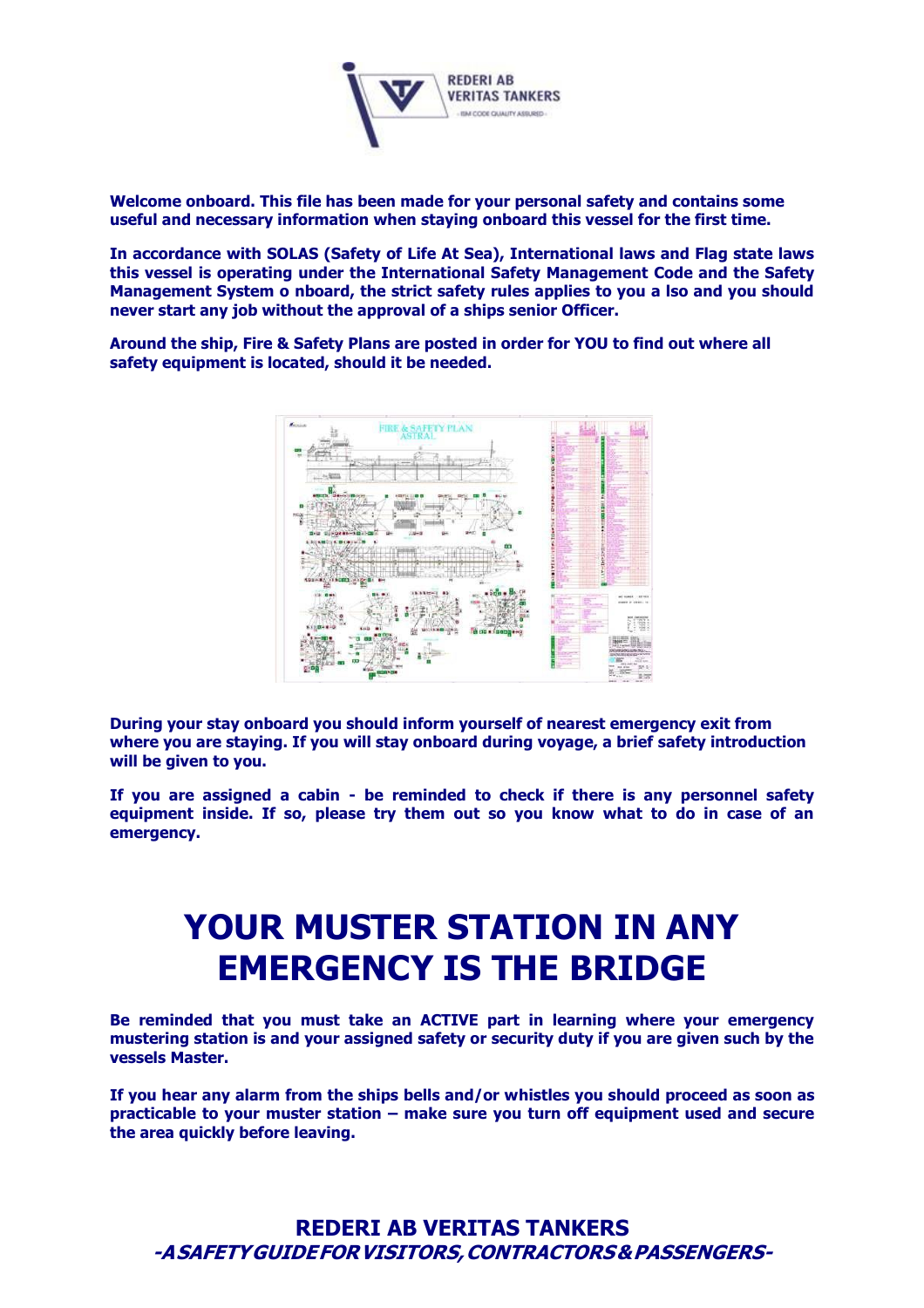

## **Fire & General Alarm**

### **FIRE ALARM**

| <b>Astina:</b><br><b>Astral:</b> |  |  | . |  |  |  |  |
|----------------------------------|--|--|---|--|--|--|--|
| <b>Astrea:</b>                   |  |  | . |  |  |  |  |

**. . . . . . .**

### **GENERAL ALARM**

**For other alarms see the information available onboard each vessel.**

**Assure yourself of smoking regulations onboard. SMOKING is only allowed in approved places – not in your cabin.**

### **NO SMOKING OUTDOORS OR ANYWHERE ELSE BUT IN THE APPROVED SMOKING AREAS.**

**Mobile phones and other non-approved Explosion proof equipment MUST NOT be used outside the accommod ations. If you are unsure about your equipment – always ask the ships personnel.**

**Always be reminded to use proper safety clothing/protection. The vessels personnel are not responsible for that you are carrying necessary personnel safety equipment – however they will stop you from conducting dangerous jobs without proper safety equipment.**

### **ALWAYS WEAR HELMET**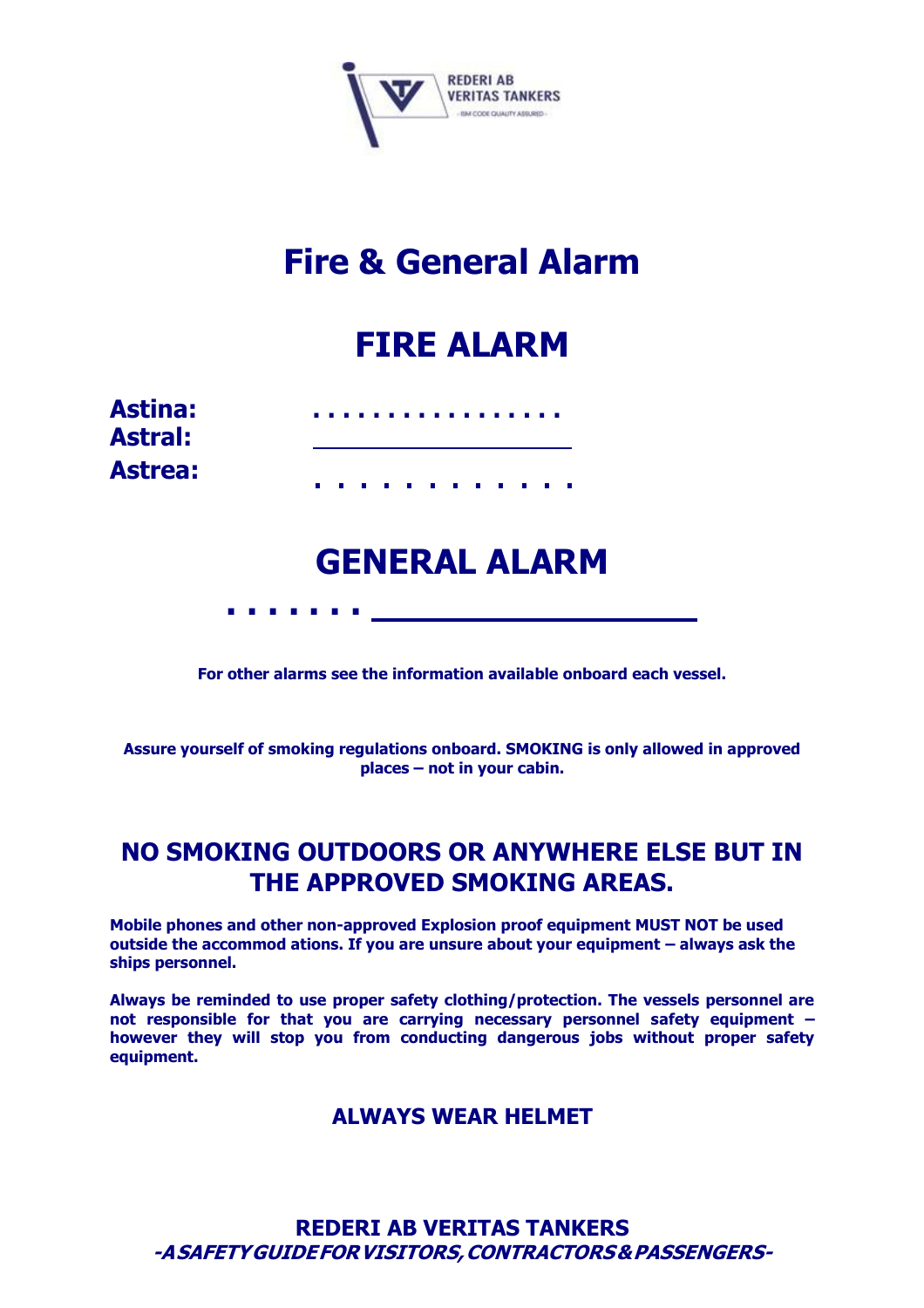

**Before conducting any work onboard – the ships crew shall issue you necessary work permits, such as:**

- **• ENCLOSED SPACE ENTRY PERMIT**
- **• HOT WORK PERMIT**
- **• WORKING ALOFT**
- **• WORK ON ELECTRICAL EQUIPMENT**
- **• COLD WORK PERMITT**
- **• RISK ASSESSMENT**

**When started work in accordance with issued working permit – always adhere to the regulations and guidelines given for each permit/certificate. If you are uncertain of any things while onboard or if you have any concerns regarding the job to be performed – as soon as possible notify the ship's personnel.**

**Contractors shall comply with company regulations regarding rest hour regulations and drug & alcohol requirements during stay onboard.**

**DURING DRY DOCKING AND YARD STAY, ABOVE REGULATIONS FOR WORK PERMITS ARE COVERED BY THE YARD.**

**Being onboard as passenger, visitor or appointed contractor you are insured under the provisions of our standard P&I insurance. Further clarification may be made upon request form you.**

**You may also be requested to sign a personal standard letter of indemnity before conducting any work onboard – depending on the purpose of your visit.**

**The vessel is operating under the ISPS-code, In ternational Ship and Port Facility Security Code, preventing unlawful acts or threats agai nst the vessel and its interests. For that purpose the majority of the vessels outer st ores and doors are being l ocked preventing forbidden access. You must report any unlawful acts or suspicious m ovements of people and/or crafts to the vesselscrew. Always be prepared to identify yourself while b eing onboard and keep visitor-sign well visible at all times.**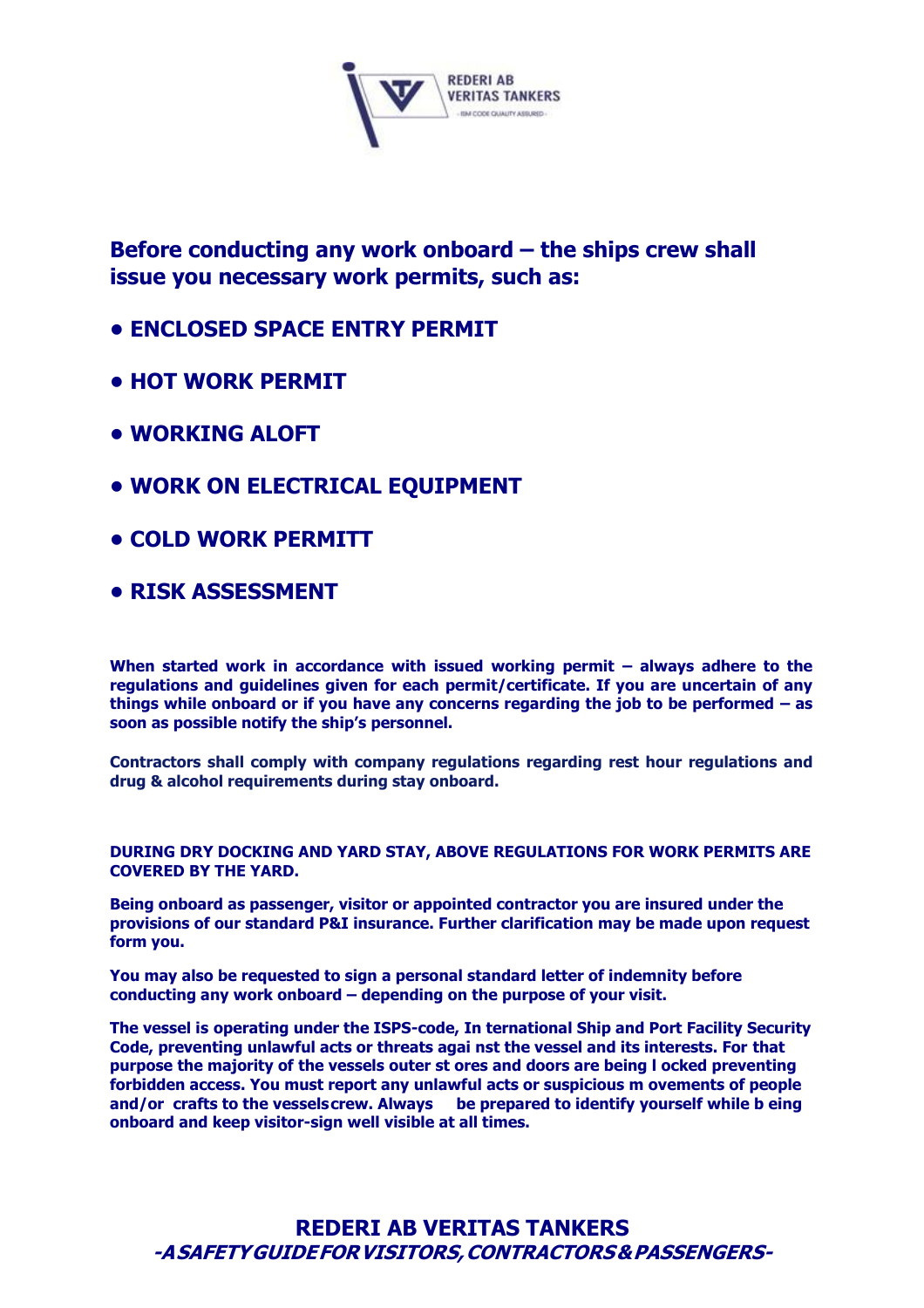

**KEEP DOORS AND STORES LOC KED AS REQUIRED B Y THE SHIP SECURITY PLAN.**

- **NEVER MOVE AROUND THE VESSEL UNLESS GIVEN THE PERMISSION BY THE VESSELS MASTER OR ANY OTHER SENIOR CREW.**
- **RESPECT THAT THE CREW ALSO LIVES ONBOARD AND ARE HAVING PRIVATE AREAS ONBOARD WHERE YOU ARE NOT PERMITTED TO BE.**
- **DURING MOORING AND/OR TOWING OPERATIONS – NEVER BE ON DECK UNLESS DIRECTLY ADVISED BY TH E SHIPS MASTER OR ANY OTHER SENIOR CREW.**

**WE HOPE YOUR STAY ONBOARD WILL BE PLEASANT AND WE THAN K YOU FOR TAKING INTEREST IN OUR COMPANY, THE VESSEL AND THESE SAFETY GUIDELINES, SHOULD YOU HAVE ANY COMMENTS OR WOULD LIKE TO CONTACT US, PLEASE REFER TO BELOW DETAILS.**

**Safety Manager Mats Thorell**

Red. AB Veritas Tankers Tjärebergsvägen 10 SE-430 82 Donsö SWEDEN

Phone: +46(0)31 973350 Mobile: +46(0)706 710155

e-mail: [mats@veritastankers.se](mailto:mats@veritastankers.se)  Visit our homepage at [www.veritastankers.com](http://www.veritastankers.com/)